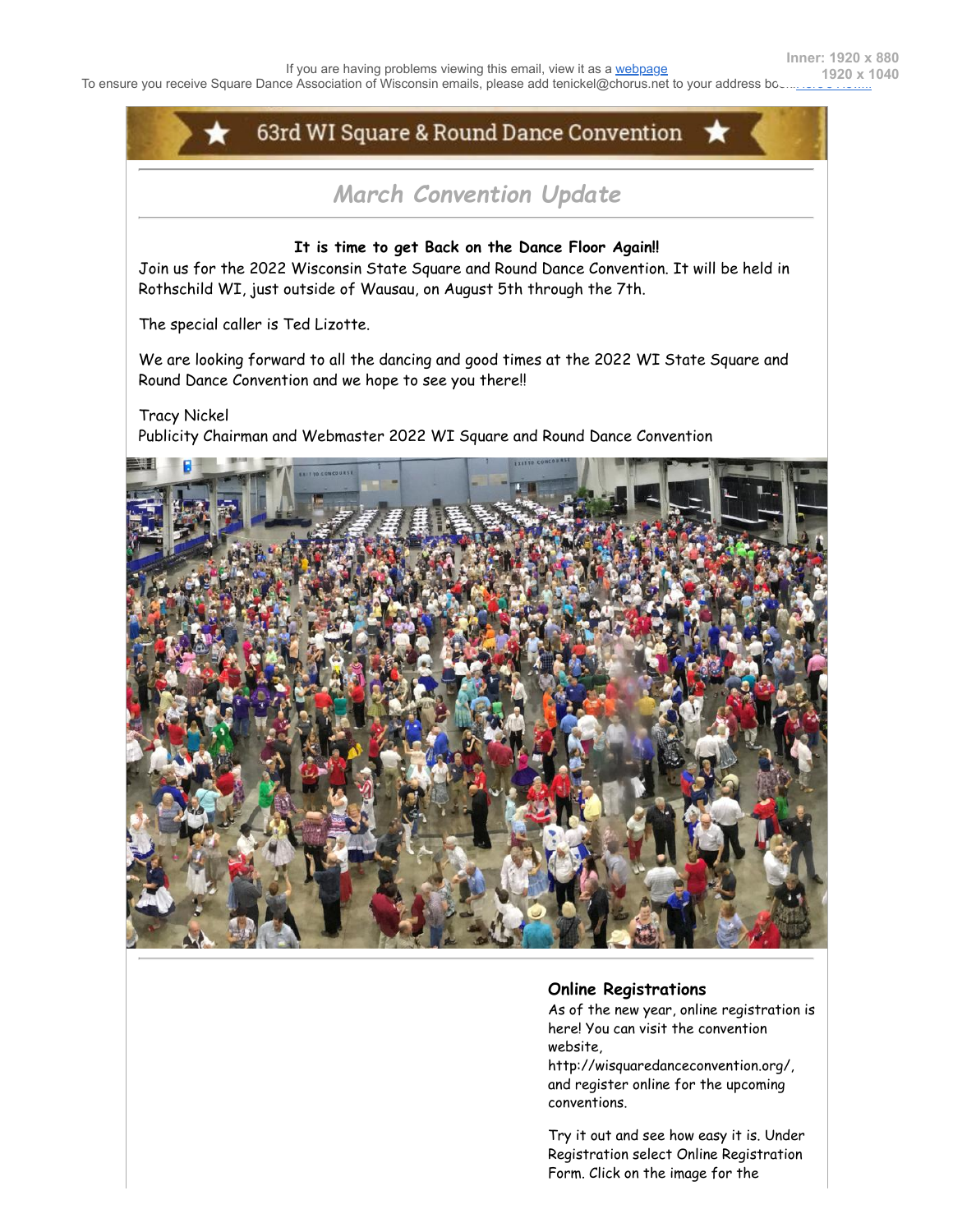

convention app. You can select to download the App to your phone or can fill out the form online.

**Inner: 1920 x 880 1920 x 1040**

After filling out the form your payment will be taken via credit card. And just that easy you will be registered for the convention.

## **Fashion Show Rodeo Sat. Aug. 6th 1:00 pm**

Everyone is very excited about square dancing again and seeing their friends at the Wisconsin Square & Round Dance Convention. This year we are looking forward to being BACK ON THE DANCE FLOOR AGAIN! Going along with our Western Theme, this year's Fashion Show will be a Fashion Rodeo.

We are looking for models to showcase their favorite fashions. Whatever you would like to model would be great – it does not have to be the Western style. Please contact Fashion Show Chairmen, Georgine Sumnicht, about being a model. Email me at georgine.sumnicht@gmail.com. Please let me know by May 1, 2022 if you are interested in participating.

Thank you Fashion show chairman Georgine Sumnicht